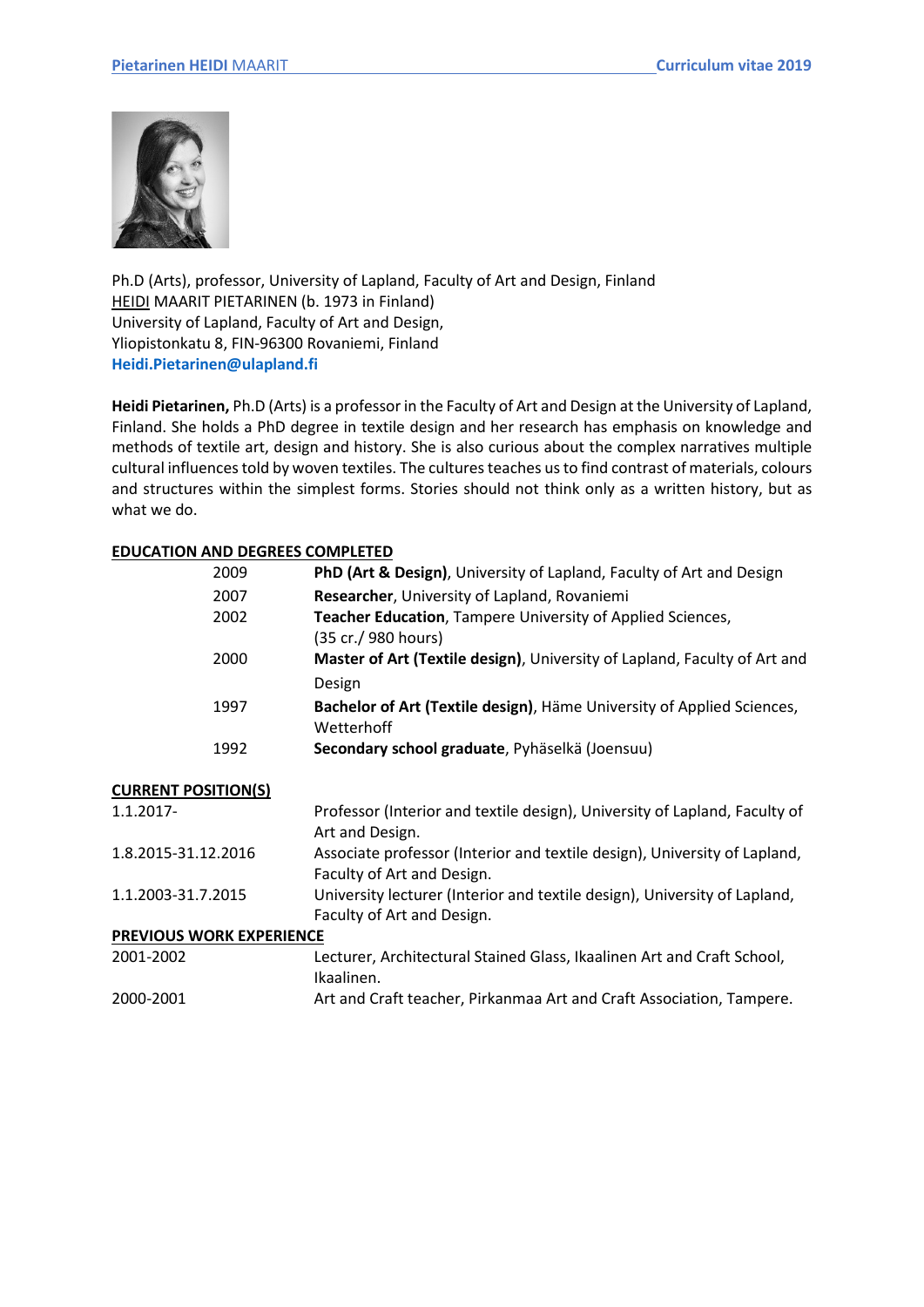#### **ADMINISTRATIVE RESPONSIBILITIES AT UNIVERSITIES OR AT RESEARCH ORGANIZATIONS**

#### **Finland´s Handicrafts Friends accociation (Suomen Käsityön Ystävät)**

Member of board 2017-

**Lapland Art and Craft Association, Rovaniemi**  Member of board 2015-

# **Lapland Chamber of Commerce (Lapin kauppakamari)**

Member of design committee 2017-

### **University of Lapland, Arctic Centre**

Arctic Centre Board, vice member (member, professor Jonna Häkkilä)

### **University of Lapland, Faculty of Art and Design, Rovaniemi**

Member of the evaluation board (Faculty of Art and Design) 2015- Member of selection committee (Associate professor, Clothing design, Faculty of Art and Design) 2016

Director of entrance exams (Textile and Clothing Design Department) 2013 and 2006 Exchange coordinator (Textile and Clothing Design Department) 2009-2016 Member of entrance exams board (Textile and Clothing Design Department) 2009- Member of curriculum board (Textile and Clothing Design Department) 2003-

# **LANGUAGE PROFIENCY**

Finnish: Native speaker English: Very good working proficiency Swedish: Fairly good working proficiency German: Sufficient working proficiency

#### **PUBLICATIONS**

During 2009-2018: 19 Art exhibition (private or independent work in artist collective), 10 international workshops, 5 produced exhibitions, 14 (refreed) publications, 9 (not refreed) publications.

# **1A. ART EXHIBITIONS**

2019 *The 9th International Biennial Exhibition of Micro Textile Art "Scythia"*, Ivano-Frankivs'k, Ukraine. 2019 *The 9th International Biennial Exhibition of Mini Textile Art "Scythia"*, Ivano-Frankivs'k, Ukraine. 2019 *Google Weaving Stop time*, Luma, Arles, France.

2019 *Google Weaving Stop time*, C-Mine, Belgium.

2018 *Facing the Wall*, Valo-gallery, University of Lapland, Rovaniemi, Finland.

2018 *Google Weaving Stop time*, Istanbul Design Biennal 2018, Turkey.

2018 *PAD – Participatory Development through Art Exhibition*, Valo-gallery, University of Lapland, Rovaniemi, Finland.

2018 *A good Company*, Lovisa -gallery, University of Lapland, Rovaniemi, Finland.

2018 *Icy Metamorphoses*, Ahjo-gallery, Joensuu.

2018 *A Piece of Heaven*, Port Augusta, Yarta Purtli, Australia.

2018 *A Piece of Heaven*, Kaamos-gallery, University of Lapland, Finland.

2017 *Peak*, Valo-gallery, Lapland University, Rovaniemi, Finland.

2017 *Everyday Celebration,* Kilo-gallery, University of Lapland, Rovaniemi, Finland.

2017 *Heidi´s Textile Exhibition,* Kilo-gallery, University of Lapland, Rovaniemi, Finland.

*2017 Koli: Every Margin Tells a Story*, Helinä Rautavaara museum. Espoo, Finland.

2016 *Metamorphoses, Seinä- and Hämärä -*galleries, University of Lapland, Rovaniemi, Finland.

2016 *Shanghai*, *Lyhty-*gallery, University of Lapland, Rovaniemi, Finland.

2016 *In Deep Water*, Lapland University, Valo-gallery, University of Lapland, Rovaniemi, Finland.

# **1B. INTERNATIONAL FELLOSHIPS, NETWORKS AND WORKSHOPS**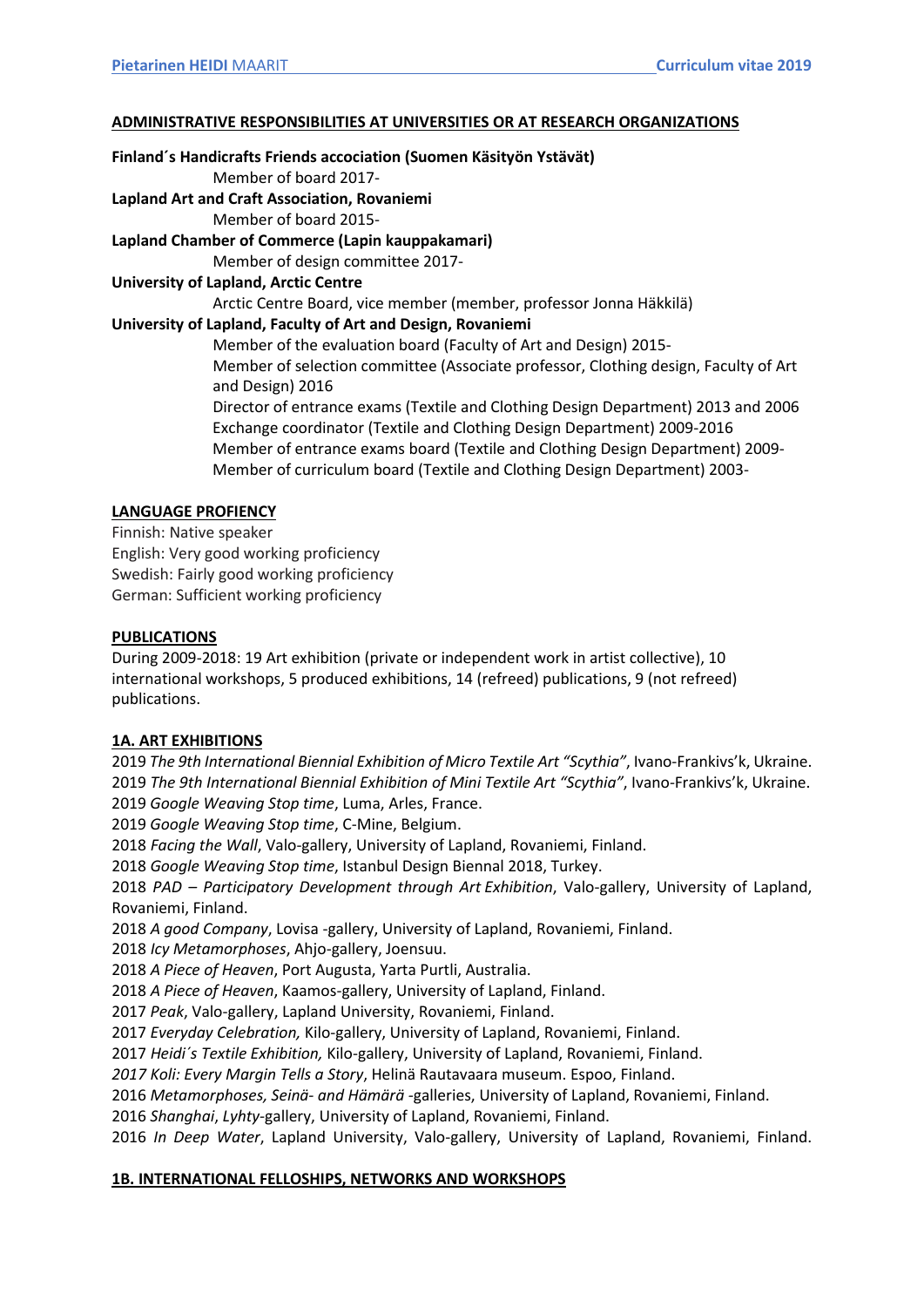2018 *Cumulus – a global association of art and design education* -conference, Wuxi, China. A presenter.

2018 *Cumulus – a global association of art and design education* -conference, Paris, France. A presenter.

2018 *Arctic Colours*, The Yamaguchi Prefectural University, in University of Lapland, Finland. A workshop.

2017 Sapporo City University, Sapporo, Japan. A workshop.

2017 *The Omba Art Trust,* Windhoek. Namibia. *Ice* -project with *Omba Art Trust*.

2016 *The Omba Art Trust,* Windhoek. Namibia. *Ice* -project with *Omba Art Trust*.

2016 *Participatory with the Youth* -project (PARTY), Windhoek, Namibia. A workshop.

2016 Tongji University, Shanghai, China. A workshop.

2016 Academy of Fine arts and Design Bratislava, Bratislava, Slovakia. A lecture.

2015 The Yamaguchi Prefectural University, Yamaguchi, Japan. A lecture.

2015 The University of Art and Design Linz, Kunstuniversität Linz, Linz, Austria. A visiting associate professor.

2015 The University of Texas, Duncan of Jordanstone College of Art and Design and Lapland University. The NING network -project. A workshop.

2014 Murmansk State Humanities University. Murmansk. Russia. A workshop.

2014 *Bhakti Zieks's Masterclass in Belinda Rose Studio,* Scotland. A masterclass workshop.

# **1C. PRODUCTIONS**

2019 *Future Bio Arctic Design*, Arctic Design Week, Rovaniemi, Finland. Producing an exhibition. 2018 *A Super Global Fashion*, Arctic Design Week, Rovaniemi, Finland. Producing an exhibition.

2016 *Naboyka,* Saint Petersburg Stieglitz State Academy of Art and Design & University of Lapland. Rovaniemi. Finland. Producing a workshop.

2016 *Juhlakattaus*, University of Lapland, Rovaniemi, Finland. Producing an exhibition and publication in a team.

2015 *Border Crossings –interaction*. Producing a workshop in a team.

#### **2A. PUBLICATIONS (refreed)**

- **1.** Pietarinen, Heidi, 2017. *Northerness in the art of international textile designers – Marianne Strengell and Marjatta Metsovaara*. International Conference on the History of Design and Design Culture 30.-31.10.2015 publication. Commemorating the 100th Anniversary of the Birth of Tapio Wirkkala and Rut Bryk. Ed. Maija Mäkikalli. Lapland University Press. Rovaniemi.
- *1.* Kuure, Essi & Pietarinen, Heidi & Vanhanen, Hannu, 2016. *Experimenting with Arctic Social Phenomena. A Process Model for Collaborative Design Workshop*. In Arctic Discussions through Art and Design. Ed. Timo Jokela ja Glen Glose. Rovaniemi.
- 2. Pietarinen, Heidi & Timonen, Eija, 2015. Creating Meanings on Ice by Photos and Textiles. The 2nd International Conference In the Spirit of the Rovaniemi Process – Local and Global Arctic 24.-26.11.2015. Rovaniemi.
- 3. Pietarinen, Heidi, 2015. Northenness in the art of international textile designers Marianne Strengell and Marjatta Metsovaara. The North as a Meaning in Design and Art. International Conference on the History of Design and Design Culture. Commemorating the 100th Anniversary of the Birth of Tapio Wirkkala and Rut Bryk. Rovaniemi.
- 4. Pietarinen, Heidi & Timonen, Eija, 2015. Creating Meanings on Ice by Photos and Textiles. The Asian Confrence on Arts & Humanities 2015. Osaka. Japan, 121-132.
- 5. Pietarinen, Heidi, 2015. Design can tell a story. NORDIK 2015 Mapping Uncharted Territories, conference 13. – 16.5.2015 in Reykjavík, Iceland.